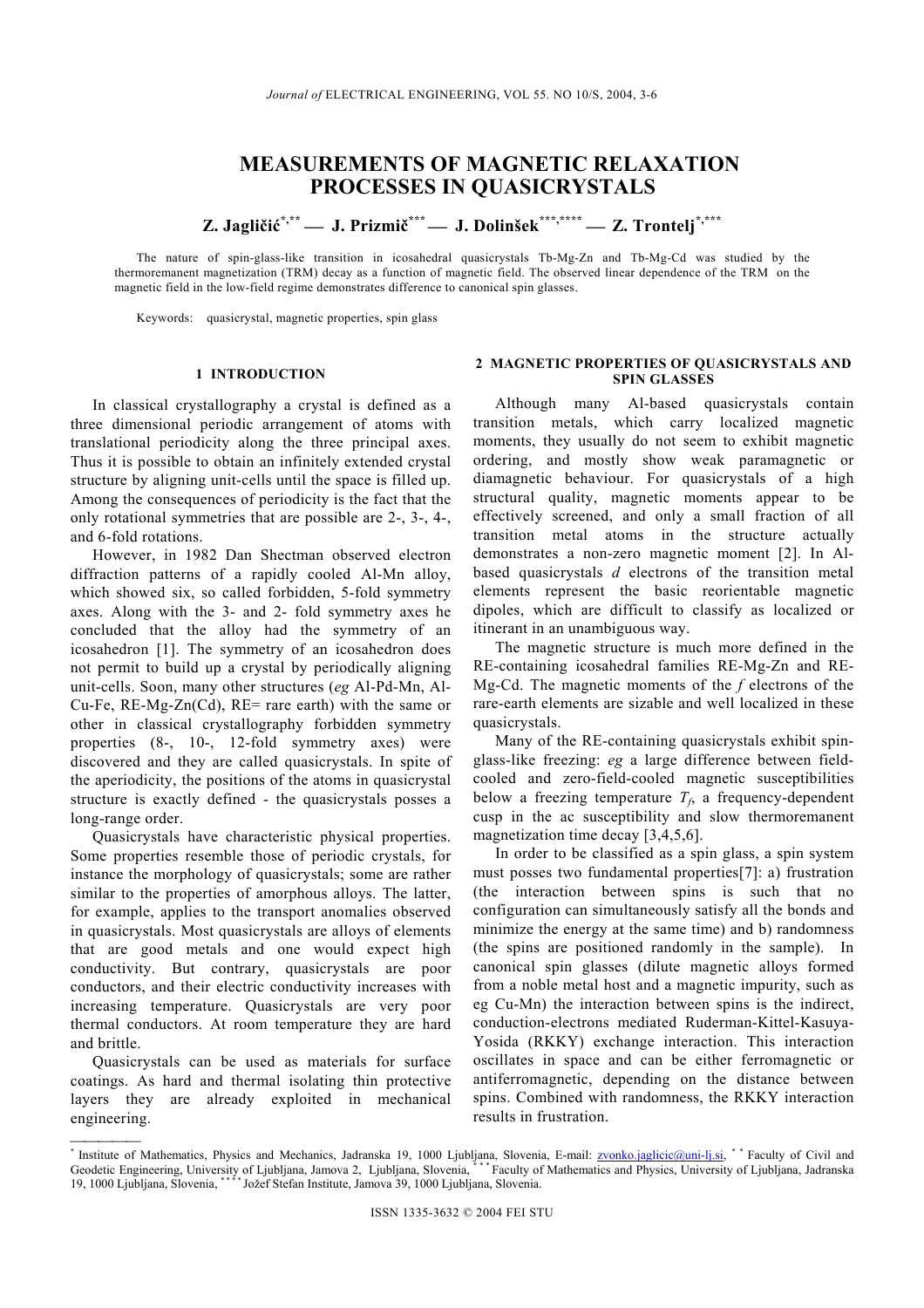One of the consequences of frustration and randomness in canonical spin-glasses is a highly degenerate free-energy landscape. The most direct evidence of such a free-energy landscape is the observation of slow relaxation effects in the thermoremanent magnetization (TRM) time decay and characteristic dependence of the amplitude of the TRM on the temperature, time and magnetic field.[8,9]

In the TRM experiment (see also Fig. 1) one cools down the sample in a small magnetic field  $H<sub>fc</sub>$  (up to 100) Oe) from above transition temperature  $T_f$  to a measuring temperature  $T_m < T_f$ , where one lets the system age for time *tw*. The spin system reaches an equilibrium magnetization  $M_0$  which is proportional to the  $H_{fc}$ . At the end of the waiting time  $t_w$ , the field  $H_{fc}$  is cut to zero and the TRM decay is measured as a function of time. The TRM is of the order of 10% of the  $M_0$  immediately after the field is cut off and decays very slowly.

The amplitude of the TRM  $M_{TRM}$  recorded at a fixed time after the  $H_f$  is cut off increases with waiting time  $t_w$ in spin glasses. However, the dependence of a relative amplitude of the TRM  $M_{TRM}/M_0$  on the field  $H_{fc}$  in canonical spin glasses such as CuMn is just opposite: the  $M_{TRM}/M_0$  increases with decreasing the  $H_{fc}$ . Such behaviour is a direct consequence of a highly degenerate free-energy landscape. It is theoretically explained in terms of the ultra-slow spin dynamics in an ultrametric free energy and experimentally verified. [9]

The basic open question here is whether the REcontaining quasicrystals fall into the same universality class as canonical spin glasses or whether the spin-glasslike phase in the RE-containing quasicrystals is fundamentally different. The interaction between spins in quasicrystals is still the spatially oscillating RKKY interaction. So one of the two basic requirements for canonical spin glasses - namely frustration - is fulfilled. But the second requirement - randomness - is not fulfilled in quasicrystals as magnetic moments of the RE atoms are at well defined positions in the quasicrystalline lattice, which is long-range ordered.

It has been discovered that spin-glass-like phases develop also in systems where randomness is absent. [10] These are geometrically frustrated antiferromagnets where triangular or tetrahedral distribution of nearestneighbor antiferromagnetically coupled spins frustrates a nonrandom, perfectly ordered periodic system. Many of their magnetic properties resemble the situation in canonical spin glasses. However, the important difference is a formation of magnetic clusters in the geometrically frustrated systems. In the case of non-interacting clusters such system may be viewed as a superparamagnet. Though superparamagnetic clusters below the blocking temperature exhibits several similar features as spinglasses, they show difference in the most basic physical property - the free energy landscape. For spin-glasses the free energy landscape is highly degenerate while in superparamagnets it exhibits a single global minimum. The aim of our study is to throw some additional light on

the nature of spin-glass-like transition in RE-containing quasicrystals that belong to the frustrated but geometrically ordered systems.

### **3 MEASUREMENTS OF TRM**

Two members of the RE-containing icosahedral families RE-Mg-Zn(Cd) were used in our study:  $Tb_9Mg_{34}Zn_{57}$  (Tb-Mg-Zn) and  $Tb_{11.6}Mg_{35.2}Cd_{53.2}$  (Tb-Mg-Cd). The Tb-Mg-Zn quasicrystal was grown by the selfflux technique[3] while the Tb-Mg-Cd was prepared by a high-frequency induction melting method [5].

Magnetization as a function of magnetic field and time, and susceptibility as a function of temperature were measured with a Quantum Design MPMS-XL-5 SQUID magnetometer and a home made SQUID susceptometer.

Both quasicrystals exhibit a spin-glass-like transition at  $T_f$  = 5.8 K and 12.5 K in Tb-Mg-Zn and Tb-Mg-Cd, respectively. We have done many TRM time decay measurements changing measuring temperature *Tm*, waiting time  $t_w$  and magnetic field  $H_f$  in both quasicrystals. A typical TRM time-decay experiment is shown in Fig. 1.



**Fig. 1.** A typical TRM time-decay experiment. The Tb-Mg-Cd quasicrystal was cooled from above  $T_f$  to a measuring temperature  $T_m = 8$  K which is below  $T_f$ , where one lets the system age for a time  $t_w = 30$  min. At  $t = 0$  the field was cut to zero and the magnetization decay was measured as a function of time (enlarged in the inset).

 The amplitude of the TRM recorded at a fixed time after the  $H_f$  is cut off increases with  $t_w$ . This is in agreement with spin-glass-like behaviour.

 However the dependence of the amplitude of the TRM  $M_{TRM}$  on the magnetic field  $H_{fc}$  does not follow the spinglass prediction. Fig. 2 shows several TRM time-decay experiments measured in Tb-Mg-Zn quasicrystals in different magnetic field  $H_{fc}$ , while  $t_w$  and  $T_m$  were not changed. One can observe increase of the  $M_{TRM}$  with increasing field *Hfc*.

We measured the  $M_{TRM}$  at fixed time after the magnetic field was cut off and plot it against the field *Hfc*. Two sets of measurements, one for each of the two studied quasicrystals, are shown in Fig. 3. Two essential information can be obtained from this plot. The first is obvious linear  $M_{TRM}$  vs.  $H_{fc}$  dependence. The second is the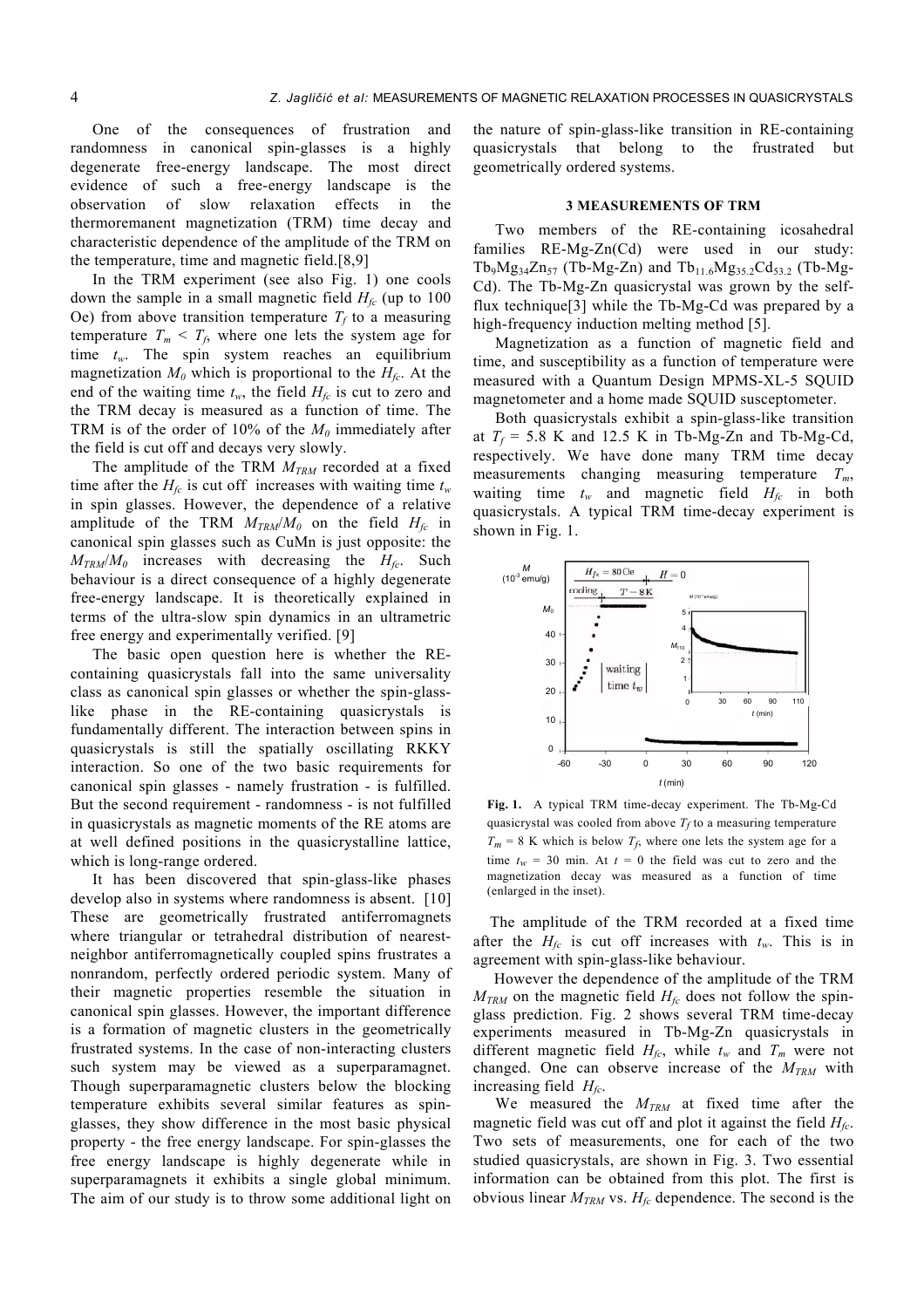fact that linear  $M_{TRM}(H_f)$  fit does not cross the y-axes through the zero magnetization value. The reason is a remanent magnetic field of the order of few tenths of Oe in a superconducting coil of the MPMS magnet. This field causes small additional, independent on  $H_{fc}$ , magnetic signal measured when the field should be zero . Despite the obvious linear  $M_{TRM}(H_{fc})$  dependence, the plot of a relative amplitude  $M_{TRM}/M_0$  vs.  $H_{fc}$  could demonstrates an increase for smaller  $H_{fc}$  (this misleading plot is not shown here). That happens because the constant magnetic signal is relatively more effective for low  $H_{fc}$ .



**Fig. 2.** The TRM time-decays in Tb-Mg-Zn quasicrystal in several magnetic fields  $H<sub>f</sub>$ . Only the magnetization after the magnetic field was cut off is shown here.  $t_w = 30$  min and  $T_m =$ 4.0 K for all measurements.



Fig. 3. Thermoremanent magnetization M<sub>140</sub> 140 min (Tb-Mg-Zn) and  $M<sub>110</sub>$  110 min (Tb-Mg-Cd) after the magnetic field  $H<sub>fc</sub>$ was turned off.

To confirm the linear  $M_{TRM}(H_{fc})$  dependence we have performed a new set of measurements with a home made SQUID susceptometer where the magnetic field is generated with a non-superconducting cooper coil. In this way we completely eliminated the effect of the remanent magnetic field of superconducting coil. For the measurements in small magnetic fields we used the Quantum Design MPMS system again. The field was generated with a non-superconducting cooper coil that is built in the MPMS system for ac measurements. We wrote a programming sequence to control a dc current through

this coil. The maximal field we can reach in this way is ±8 Oe.



**Fig. 4.** TRM measured with a home made SQUID susceptometer (a) and with a MPMS system (b). In both cases the magnetic field was generated with a non-superconducting cooper coil. A magnetic shield from an environmental noise is not so sophisticated in the home made SQUID susceptometer as in the MPMS system. This is a reason for larger deviation of the data points obtained with a home made susceptometer from the liner  $fit(a)$ .

The results of the TRM time decay measurements with a home made SQUID susceptometer and with a MPMS system using the cooper coil are shown in Fig. 4. The linear fits of  $M_{TRM}(H_{fc})$  now show no offset at  $H_{fc} = 0$ and confirm the linear  $M_{TRM}(H_{fc})$  dependence with no increase of  $M_{TRM}/M_0$  for small  $H_{cf}$ .

#### **4 CONCLUSIONS**

Magnetic properties of two icosahedral Tb-Mg-Zn(Cd) quasicrystals were studied. These quasicrystals belong to the class of geometrically-frustrated magnetic systems. Some of their magnetic properties can be attributed to the canonical spin-glass behaviour and to the superparamagnets. However, the linear relation between  $M_{TRM}$  and  $H_{fc}$  is essentially different from the canonical spin-glass-like behaviour. It is compatible with a single global minimum in the free energy landscape of superparamagnets where  $M_{TRM}$  is proportional to  $H_{fc}$ .